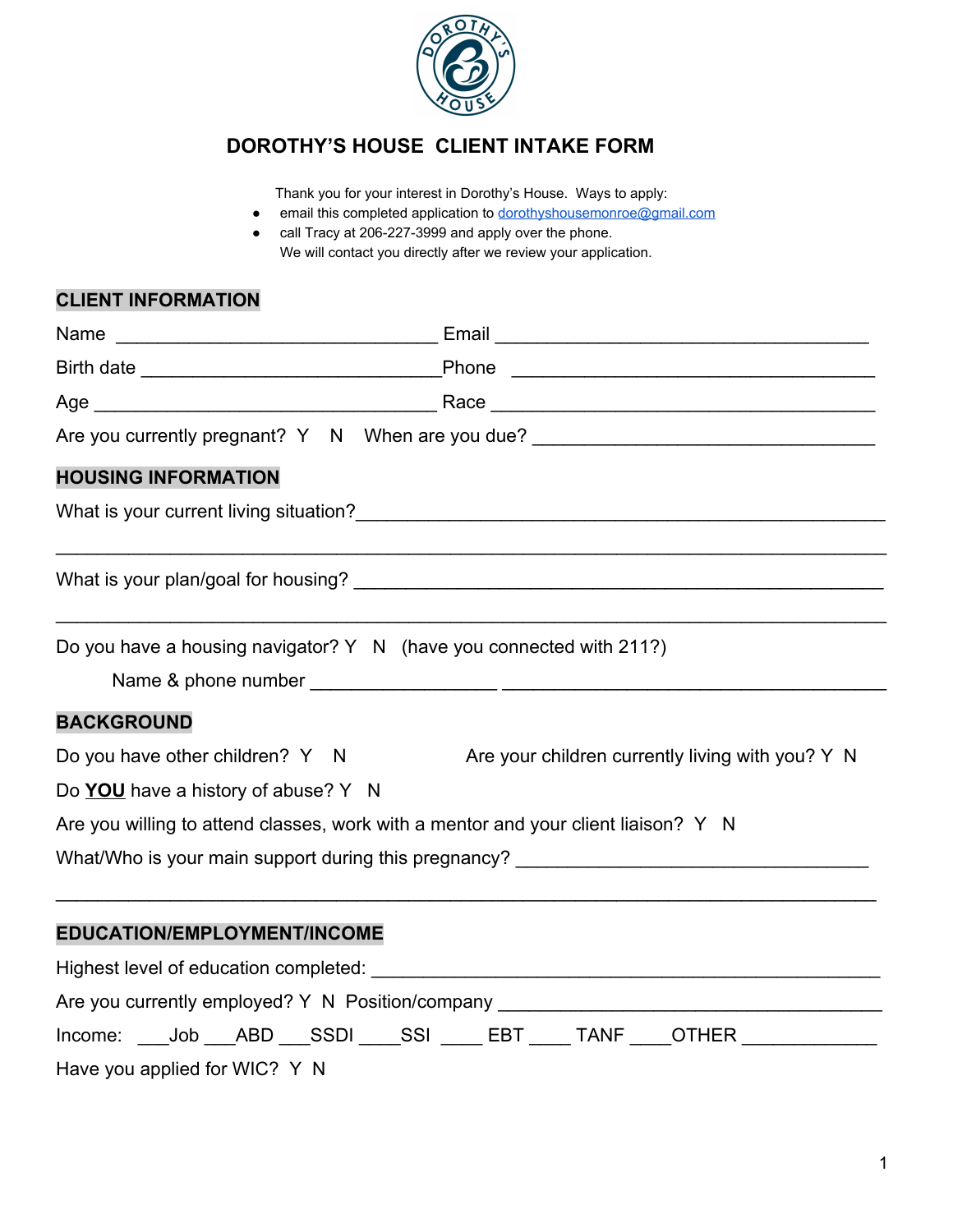#### **HEALTH INFORMATION**

Are you under a physician's care? Y N Name of Dr/Clinic. \_\_\_\_\_\_\_\_\_\_\_\_\_\_\_\_\_\_\_\_\_\_\_

Do you have medical insurance? Y N If yes, who is your insurance provider?

| How would you rate your physical health? (scale from 1-10 with 10 being very healthy) __________ |  |  |  |  |  |  |
|--------------------------------------------------------------------------------------------------|--|--|--|--|--|--|
| How would you rate your mental health? (scale from 1-10 with 10 being very healthy)              |  |  |  |  |  |  |
| Do you take any medications? Y N If yes, list below                                              |  |  |  |  |  |  |
|                                                                                                  |  |  |  |  |  |  |
|                                                                                                  |  |  |  |  |  |  |
|                                                                                                  |  |  |  |  |  |  |
|                                                                                                  |  |  |  |  |  |  |
| Do you have a history of drug or alcohol abuse? Y N Which one or both? ________________          |  |  |  |  |  |  |
| In the past 3 months have you used alcohol, marijuana or illegal drugs? Y N                      |  |  |  |  |  |  |
|                                                                                                  |  |  |  |  |  |  |
|                                                                                                  |  |  |  |  |  |  |
|                                                                                                  |  |  |  |  |  |  |

How long have you been sober? <br>

**We are a clean and sober facility.** Will you commit to not using alcohol or drugs (including

\_\_\_\_\_\_\_\_\_\_\_\_\_\_\_\_\_\_\_\_\_\_\_\_\_\_\_\_\_\_\_\_\_\_\_\_\_\_\_\_\_\_\_\_\_\_\_\_\_\_\_\_\_\_\_\_\_\_\_\_\_\_\_\_\_\_\_\_\_\_\_\_\_\_\_\_\_\_

\_\_\_\_\_\_\_\_\_\_\_\_\_\_\_\_\_\_\_\_\_\_\_\_\_\_\_\_\_\_\_\_\_\_\_\_\_\_\_\_\_\_\_\_\_\_\_\_\_\_\_\_\_\_\_\_\_\_\_\_\_\_\_\_\_\_\_\_\_\_\_\_\_\_\_\_\_\_\_\_

marijuana) while you stay with us? Y N

#### **LEGAL**

Have you ever been convicted of any type of a violent or sexual crime? Y N

Explain:

Are you on parole or probation? Y N

Probation officer name and phone number \_\_\_\_\_\_\_\_\_\_\_\_\_\_\_\_\_\_\_\_\_\_\_\_\_\_\_\_\_\_\_\_\_\_\_\_\_\_\_\_

Are you being stalked or pursued by anyone? Y N

Is there a restraining order against this person? Y N

Explain **Explain Explain Explain Explain Explain Explain Explain Explain Explain Explain Explain**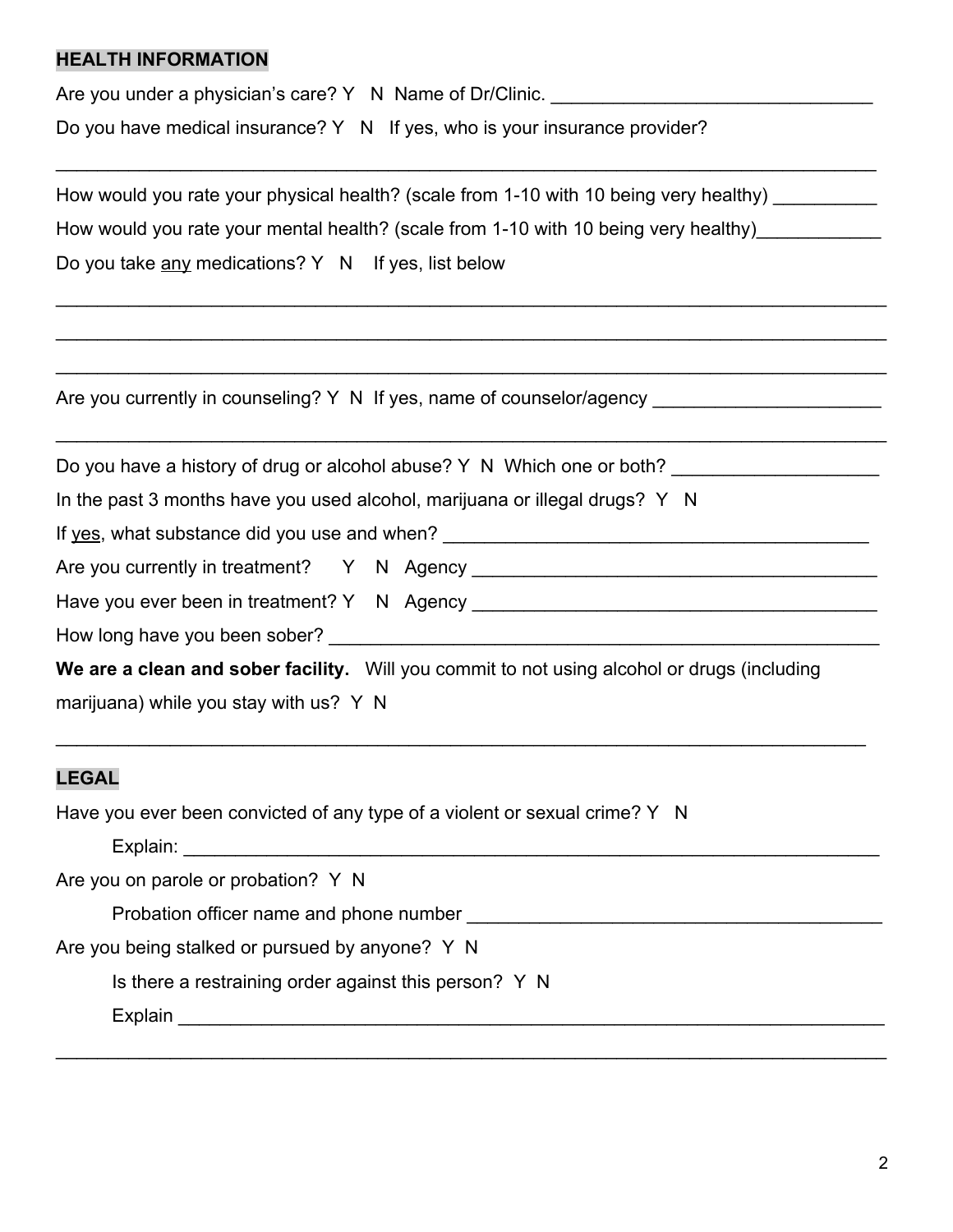# **TRANSPORTATION**

Choose one of the following:

No access to transportation OR not sufficient for basic needs

Limited OR unreliable OR no driver's license OR no insurance

| Public transportation - has own car and insurance (if you have your own car, please fill out the |  |  |
|--------------------------------------------------------------------------------------------------|--|--|
| stala da data da filma famos)                                                                    |  |  |

vehicle registration form)

| Who would we contact in case of an emergency? |                |  |  |  |  |  |  |
|-----------------------------------------------|----------------|--|--|--|--|--|--|
|                                               |                |  |  |  |  |  |  |
|                                               |                |  |  |  |  |  |  |
|                                               |                |  |  |  |  |  |  |
| For office use only                           |                |  |  |  |  |  |  |
|                                               |                |  |  |  |  |  |  |
|                                               |                |  |  |  |  |  |  |
|                                               | Admission date |  |  |  |  |  |  |
|                                               |                |  |  |  |  |  |  |
|                                               |                |  |  |  |  |  |  |
|                                               |                |  |  |  |  |  |  |
|                                               |                |  |  |  |  |  |  |
|                                               |                |  |  |  |  |  |  |
|                                               |                |  |  |  |  |  |  |
|                                               |                |  |  |  |  |  |  |
|                                               |                |  |  |  |  |  |  |
|                                               |                |  |  |  |  |  |  |
|                                               |                |  |  |  |  |  |  |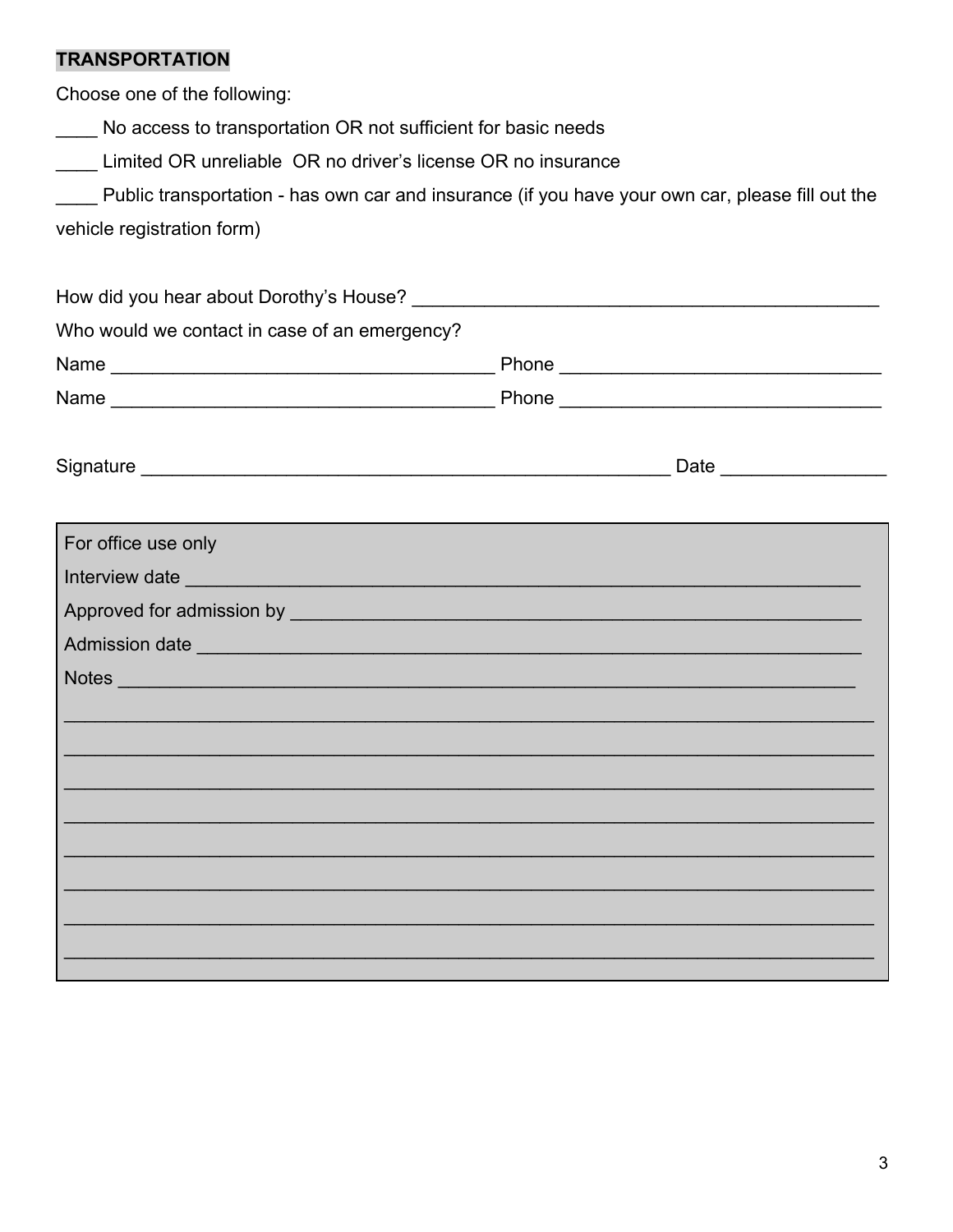### **DOROTHY'S HOUSE AGREEMENTS AND WAIVERS**

I have read and agree to abide by the rules of Dorothy's House. I agree to embrace the program offered here at Dorothy's House. I have read and agree to abide by the rules of Dorothy's House. I understand that if I do not obey these rules, I am putting myself and my child at risk of being asked to leave or be removed from the House.  $\qquad \qquad$  (initial)

I recognize that it is the right of Dorothy's House to perform breathalyzer tests and drug tests at the discretion of the house mom and the Client Liaison. **Example 2** (initial)

I understand and agree that my property may, with probable cause, be searched by staff. In the event of theft or disappearance of my property, either while in residence or after exit, liability of Dorothy's House will never exceed one dollar (\$1.00). I have been advised that no valuables should be stored at Dorothy's House and that my wallet, money cigarettes and other such personal effects should remain with me at all times.  $\qquad \qquad$  (initial)

I understand that upon my exit, clothing and other personal belongings left behind will be sent to a donation site after 5 days. Identity papers and personal photos, if found, will be placed in an envelope and held for a maximum of 14 days. \_\_\_\_\_\_\_\_\_\_\_\_ (initial)

I hold Dorothy's House and Monroe Gospel Women's Mission, its agents, members, volunteers and employees form all liability to myself from personal injury, regardless of nature and agree that either entity may verify family, income, employment hours, special needs, etc. with all appropriate agencies businesses, landlords and employers with which I am associated.  $\qquad \qquad$  (initial)

I grant Dorothy's House permission to take and use a photograph of me for the promotion of Dorothy's House.

I do not grant permission for release of any photos of me.

Printed Name \_\_\_\_\_\_\_\_\_\_\_\_\_\_\_\_\_\_\_\_\_\_\_\_\_\_\_\_\_\_\_\_\_\_\_\_\_\_\_\_\_\_\_\_\_\_\_\_\_\_\_\_\_\_\_\_\_\_

Signature\_\_\_\_\_\_\_\_\_\_\_\_\_\_\_\_\_\_\_\_\_\_\_\_\_\_\_\_\_\_\_\_\_\_\_\_\_\_\_\_\_ Date\_\_\_\_\_\_\_\_\_\_\_\_\_\_\_\_\_